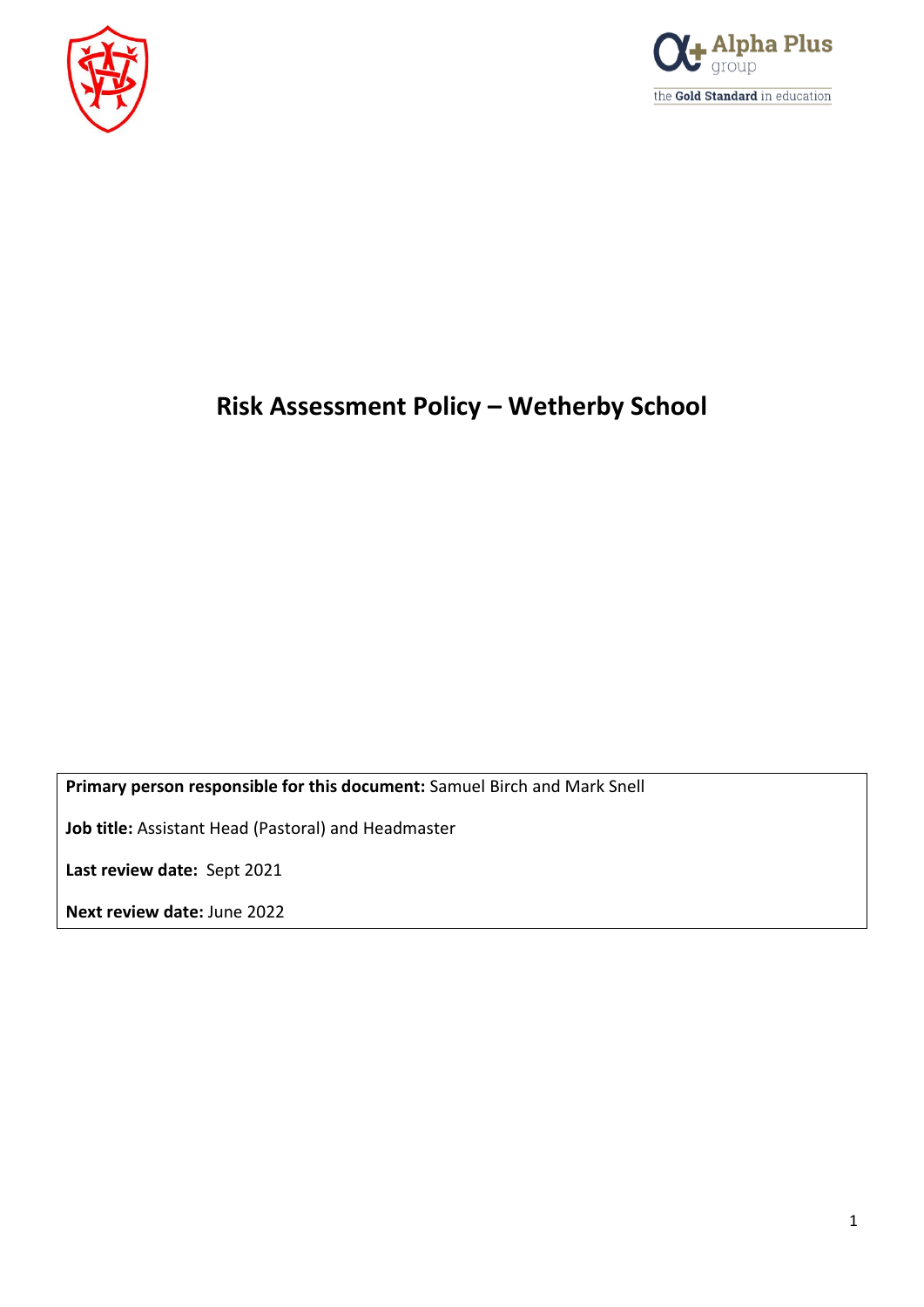



### **Contents**

### <span id="page-1-0"></span>Statement of intent and scope

The school will meet its duty of care to pupils and staff (and others) by creating a culture of undertaking risk assessments.

This policy describes the expected practices for the assessment of all risks relating to the safety and welfare of staff, pupils and others. The policy complies with the Alpha Plus [Group Risk Management Policy and](https://egiportal.alphaplusgroup.co.uk/Alpha%20Plus%20Group%20Information/Educational%20policy%20guidance%20and%20templates/Group%20Risk%20Assessment%20Policy%20and%20Framework.docx) Framework which also covers commercial and strategic risk. All risks are captured at summary level in the school risk register.

The summary risk register, and the effective implementation of this policy, will be reviewed by the governors at least once per year.

**NB** -Risk assessment relating to the COVID-19 pandemic is covered by a separate Group guideline and individual school policies and risk assessments.

### <span id="page-1-1"></span>Relevant statutory legislation and guidance

The Management of Health and Safety at Work Regulations 1999 dictate that the School has an absolute duty to carry out risk assessments and record significant findings in writing.

Risk assessment is not limited to Health and Safety guidance. Keeping Children Safe in Education is built on the principles of risk management. The Independent School Regulatory Requirements<sup>1</sup> clarify that the welfare of pupils must be safeguarded and promoted by the drawing up and effective implementation of a written risk assessment policy; and that appropriate action is taken to reduce risks identified.

 $\overline{a}$ 

<sup>1</sup> *ISI Commentary on the Regulatory Requirements*, September 2121, part 3 paragraph 16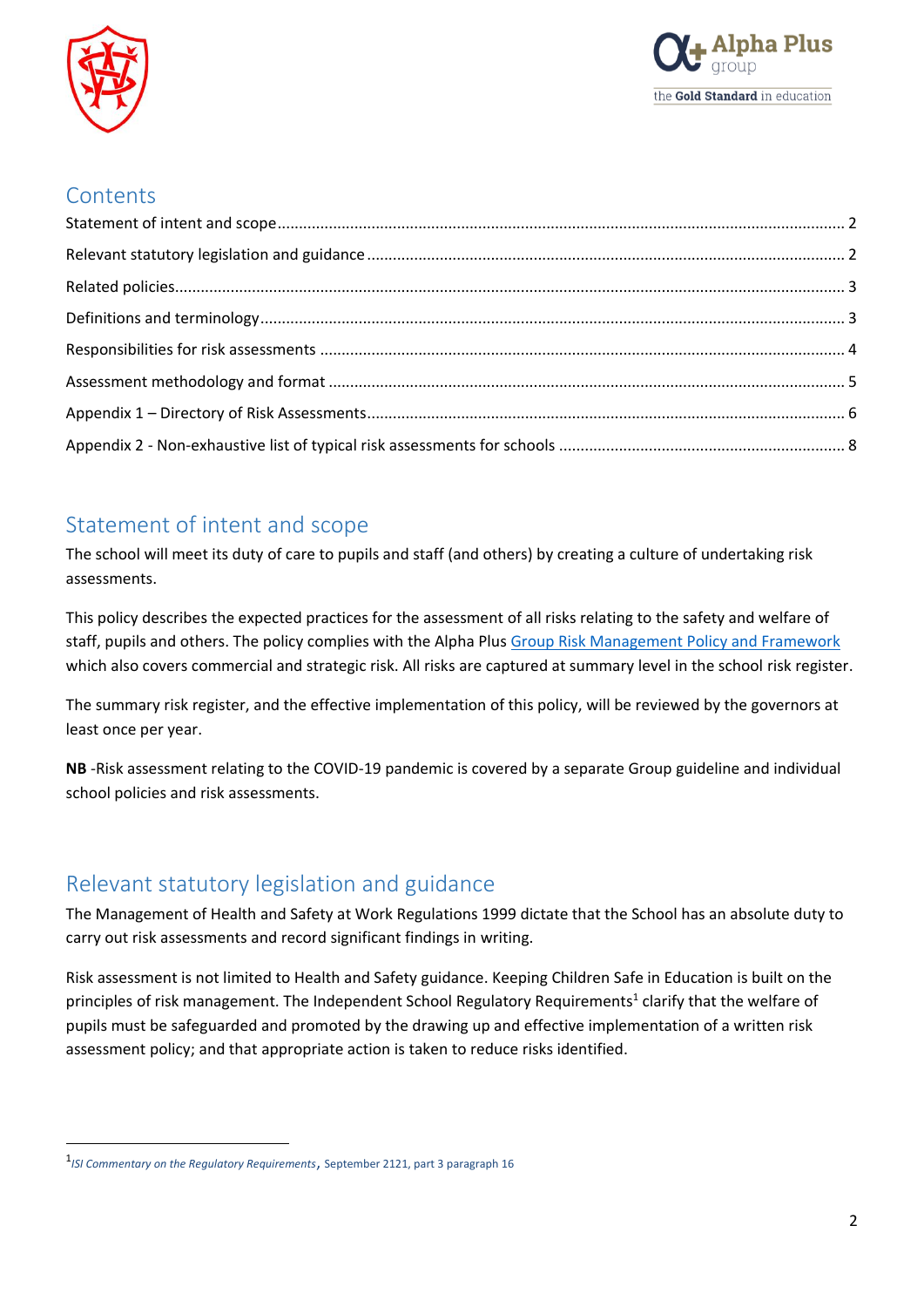



### <span id="page-2-0"></span>Related policies

- [Alpha Plus Group Health and Safety Policy](https://egiportal.alphaplusgroup.co.uk/Alpha%20Plus%20Group%20Information/Health%20and%20Safety/Policies/1.0%20Alpha%20Plus%20Group%20Health%20and%20Safety%20Policy%20V1.2%20June%202020%20(002).pdf)
- **•** [School Health and Safety Plan](https://egiportal.alphaplusgroup.co.uk/Institutions%20Policies/Wetherby%20Pre-Preparatory%20School/Wetherby%20Pre-Preparatory%20School-Health%20and%20Safety%20Plan-2020-2021.docx)
- [School Child Protection and Safeguarding Policy](https://egiportal.alphaplusgroup.co.uk/Institutions%20Policies/Wetherby%20Pre-Preparatory%20School/Wetherby%20Pre-Preparatory%20School-Safeguarding%20policy-2020-2021.docx)
- [Alpha Plus Group Offsite Visits and Related Activities Policy](https://egiportal.alphaplusgroup.co.uk/Alpha%20Plus%20Group%20Information/Educational%20policy%20guidance%20and%20templates/APG%20Educational%20Visits%20Guidance.docx)
- [Alpha Plus Group Whistleblowing Policy](https://egiportal.alphaplusgroup.co.uk/Alpha%20Plus%20Group%20Information/Ethical%20and%20professional%20conduct/Whistleblowing%20(Malpractice%20Disclosure)%20Policy.doc)

### <span id="page-2-1"></span>Definitions and terminology

A **hazard** is anything that may cause harm to pupils, staff, and others to whom the school owes a duty of care, and to property or the environment.

A **risk assessment** is a tool for conducting a formal examination of the possible hazards arising from an activity or situation, and to identify action needed to reduce the risk of the hazard occurring, including mitigating any harmful impact if it does occur.

The process includes an assessment of the severity of the outcome (e.g. trauma, injury, loss of life) and an identification of what action needs to be taken to reduce the risks as low as is reasonably practicable. Typically, five questions need to be raised and addressed:

- 1. What could go wrong?
- 2. Who or what might be harmed?
- 3. How likely is it?
- 4. How serious would it be?
- 5. What might reasonably prevent it occurring, or reduce its impact if it did occur?

**Risk control measures** are the actions and procedures that are put in place in order to minimise the probability and the impact of identified risks.

**Risk review measures** are the procedures whereby risk assessment and control measures are shown to be effective. They include **periodic** reviews (e.g. fixed intervals), and **dynamic** reviews. Dynamic reviews are required whenever:

- there are new, or changes to, activities, circumstances or school premises
- when an accident, incident or near-miss occurs
- where staff responsibilities or procedures change
- where there is change to legislation
- there is change in the environment, e.g. severe weather, an epidemic outbreak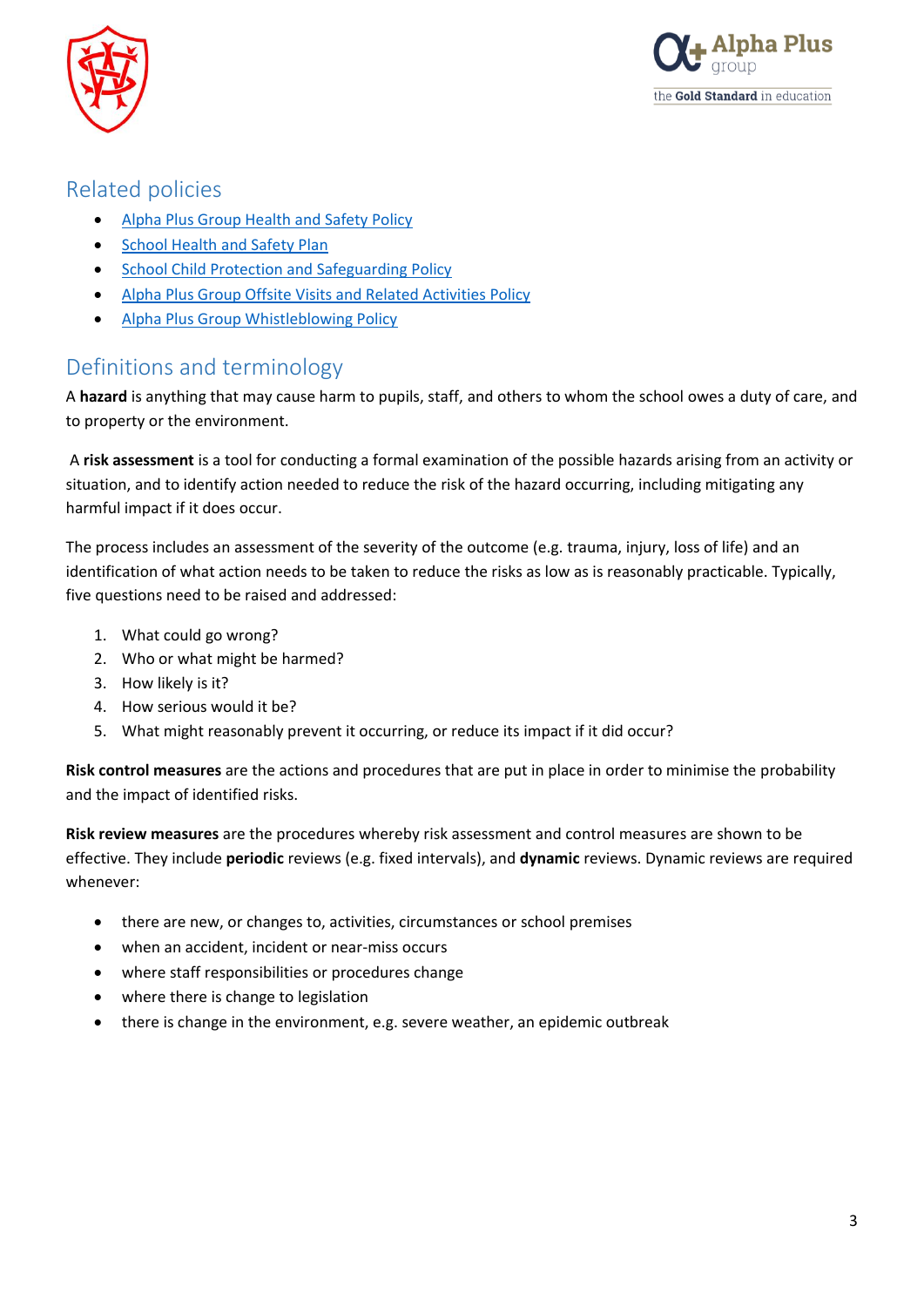

 $\overline{a}$ 



### <span id="page-3-0"></span>Responsibilities for risk assessments

It is the School's responsibility to ensure risk assessments are completed and implemented. The work involved to meet this responsibility is assigned as follows:

| Person/Body                                   | <b>Responsibility</b>                                                                                                                                                                                                                                                                                                                                                                                                                                                                                                                                                                                                                                                                     |
|-----------------------------------------------|-------------------------------------------------------------------------------------------------------------------------------------------------------------------------------------------------------------------------------------------------------------------------------------------------------------------------------------------------------------------------------------------------------------------------------------------------------------------------------------------------------------------------------------------------------------------------------------------------------------------------------------------------------------------------------------------|
| Governors                                     | Annual review of the school risk register and directory of risk assessments,<br>including a review of evidence of the implementation of this policy                                                                                                                                                                                                                                                                                                                                                                                                                                                                                                                                       |
| Headteacher                                   | Overall responsibility for ensuring that a culture of risk assessment exists within<br>the school. This includes:<br>clarity of delegated responsibilities for risk assessments<br>$\bullet$<br>appropriate resource allocation for risk assessment, including training<br>of those with delegated authority<br>effective communication to all staff of their role in the process of risk<br>management<br>effective operation of the Health & Safety Committee with regard to<br>monitoring and review of risk assessments                                                                                                                                                               |
| Health & Safety Committee                     | advising the headteacher on staff training requirements<br>$\bullet$<br>maintenance of a directory (see Appendices 1 and 2) of routine <sup>2</sup> risk<br>assessments covering the standard list of H&S risks and all other<br>reasonably foreseeable hazards specific to the school<br>periodic review, ensuring that risk assessments are kept up-to-date<br>and reviewed periodically<br>dynamic review where there is a change e.g. in staffing, procedures,<br>legislation, new school activities or facilities, extreme weatheretc.<br>Recording and reporting accidents, including those reportable under<br>RIDDOR, and updating risk assessments based on any lessons learned. |
| Premises manager<br>Assistant Head (Pastoral) | risk assessments relating to the access security of the school premises<br>$\bullet$<br>including access by visitors<br>annual Health and Safety Risk assessment of the site, including<br>$\bullet$<br>classrooms and facilities<br>identification and recommendation (to the Health & Safety Committee)<br>of any areas on the premises requiring new or updated risk<br>assessment.                                                                                                                                                                                                                                                                                                    |

### **Table 1 – Designation of responsibilities**

<sup>&</sup>lt;sup>2</sup> In addition to in-house risk assessments, the H&S committee must ensure that professional risk assessments are conducted for asbestos, legionella, gas, electrical and fires safety, and lifts. These may be coordinated by the Alpha Plus Group estates team, but the committee should check that they are being conducted on a timely basis.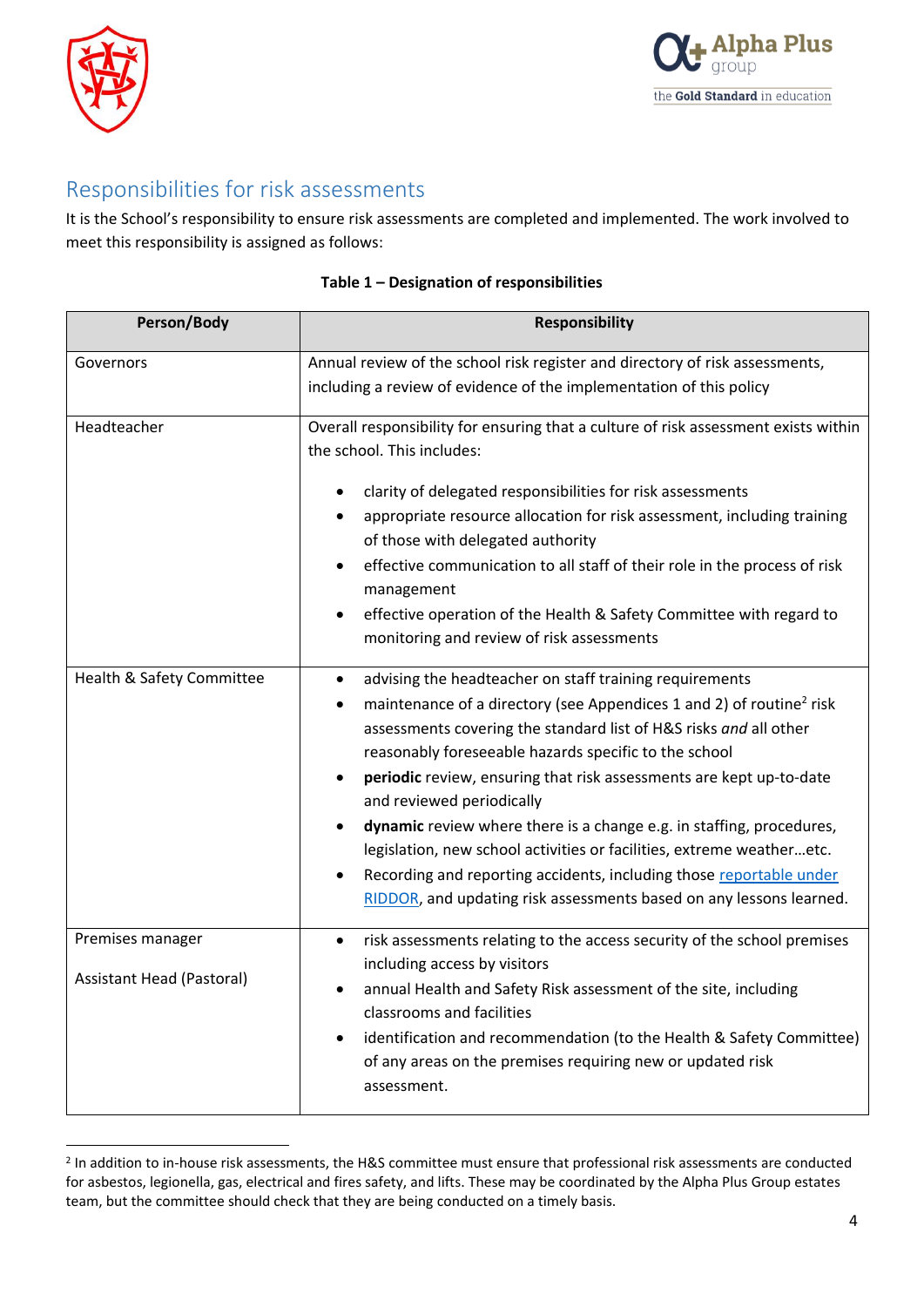

l



| <b>Educational Visits Coordinator</b> | Ensuring that risk assessments are completed in accordance with the Alpha                   |  |  |
|---------------------------------------|---------------------------------------------------------------------------------------------|--|--|
| (EVC)                                 | Plus Group Offsite Visits and Related Activities policy                                     |  |  |
|                                       |                                                                                             |  |  |
| Designated Safeguarding Lead          | active participation in the Health & Safety Committee                                       |  |  |
| (DSL)                                 | ensuring that the school risk directory includes appropriate <sup>3</sup> risk<br>$\bullet$ |  |  |
|                                       | assessments relating to pupil welfare, safeguarding and supervision.                        |  |  |
|                                       | Examples include where there is consideration of enhanced DBS checks                        |  |  |
|                                       | for volunteers, possible suspension of staff, allegations of abuse, pupil                   |  |  |
|                                       | convictions or cautions, risks of being drawn into terrorism, pupils                        |  |  |
|                                       | previously excluded and pupils with behavioural, social and emotional                       |  |  |
|                                       | difficulties.                                                                               |  |  |
|                                       |                                                                                             |  |  |
| Head of Department - Art,             | Each department is responsible for assessing risks in its own areas and                     |  |  |
|                                       |                                                                                             |  |  |
| Music, Sport and EYFS                 | activities.                                                                                 |  |  |
|                                       |                                                                                             |  |  |
|                                       |                                                                                             |  |  |
| Individual staff members              | taking care of their own safety, and that of pupils, visitors and other                     |  |  |
|                                       | staff members                                                                               |  |  |
|                                       | being aware of, and cooperative with, the school's risk management<br>$\bullet$             |  |  |
|                                       | measures including training and instructions                                                |  |  |
|                                       | reporting any previously unidentified risks, defects or hazards in the<br>$\bullet$         |  |  |
|                                       | school's operations or environment.                                                         |  |  |

## <span id="page-4-0"></span>Assessment methodology and format

The Group [risk assessment form](https://egiportal.alphaplusgroup.co.uk/Alpha%20Plus%20Group%20Information/Educational%20policy%20guidance%20and%20templates/Risk%20Assessment%20Template.docx) should be used to enable a consistent judgement of risk and easy identification of the high priority risks. Both documents are available on the Educational Policy Guidance and Templates section of the [Alpha Plus Portal.](https://egiportal.alphaplusgroup.co.uk/apg-info/Pages/educational-policy-guidance-templates.aspx)

<sup>&</sup>lt;sup>3</sup> Risk management in this area is largely covered by having robust policies and procedures which are compliant with the extensive statutory guidance (e.g. *Keeping Children Safe in Education*), and which are effective in practice.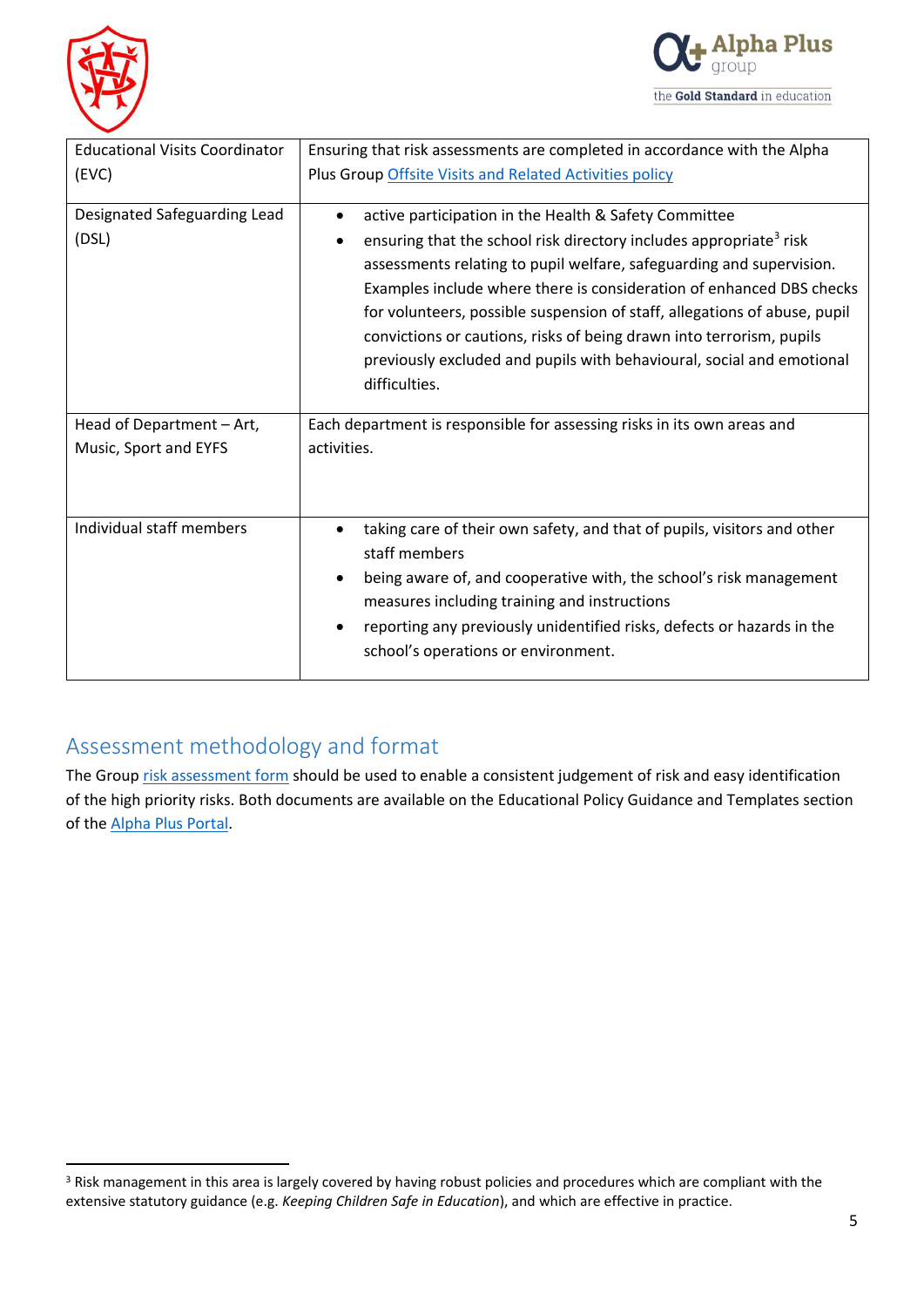



# <span id="page-5-0"></span>Appendix 1 – Directory of Risk Assessments

List below (or hyperlink to a separate document which as a minimum contains these data fields) the summary information for all risk assessments which are currently in place at the school. This list may exclude non-routine school trips and other offsite and related activities, the risk assessments for which should be recorded in accordance with the Group policy using the Evolve system.

| <b>Risk assessment heading</b>     | Person assessing, and position | Date last reviewed |
|------------------------------------|--------------------------------|--------------------|
| Prevent Duty risk assessment       | Anna Dingle, DSL               | 01/09/21           |
| Pregnancy risk assessment          | Samuel Birch, AH (Pastoral)    | 14/10/20           |
| COVID risk assessment              | Samuel Birch, AH (Pastoral)    | 01/09/21           |
| Art Room - 11PS                    | Samuel Birch, AH (Pastoral)    | 01/09/21           |
| Classrooms-11PS                    | Samuel Birch, AH (Pastoral)    | 01/09/21           |
| Cloakroom Areas and Hallway - 11PS | Samuel Birch, AH (Pastoral)    | 01/09/21           |
| Entrance Hall - 11PS               | Samuel Birch, AH (Pastoral)    | 01/09/21           |
| First Aid Room / SMT Office - 11PS | Samuel Birch, AH (Pastoral)    | 01/09/21           |
| Hall - Dining Room - 11PS          | Samuel Birch, AH (Pastoral)    | 01/09/21           |
| $Hall - Gym - 11PS$                | Samuel Birch, AH (Pastoral)    | 01/09/21           |
| Headmaster's Office - 11PS         | Samuel Birch, AH (Pastoral)    | 01/09/21           |
| Intervention Room - 11PS           | Samuel Birch, AH (Pastoral)    | 01/09/21           |
| Kitchen - 11PS                     | Samuel Birch, AH (Pastoral)    | 01/09/21           |
| Learning Support Room - 11PS       | Samuel Birch, AH (Pastoral)    | 01/09/21           |
| Library / Music Room - 11PS        | Samuel Birch, AH (Pastoral)    | 01/09/21           |
| Music Practice Room - 11PS         | Samuel Birch, AH (Pastoral)    | 01/09/21           |
| Risky Areas - 11PS                 | Samuel Birch, AH (Pastoral)    | 01/09/21           |
| Speech and Language Office - 11PS  | Samuel Birch, AH (Pastoral)    | 01/09/21           |
| School Office - 11PS               | Samuel Birch, AH (Pastoral)    | 01/09/21           |
| SEN Office - 11PS                  | Samuel Birch, AH (Pastoral)    | 01/09/21           |
| Staff Work Room - 11PS             | Samuel Birch, AH (Pastoral)    | 01/09/21           |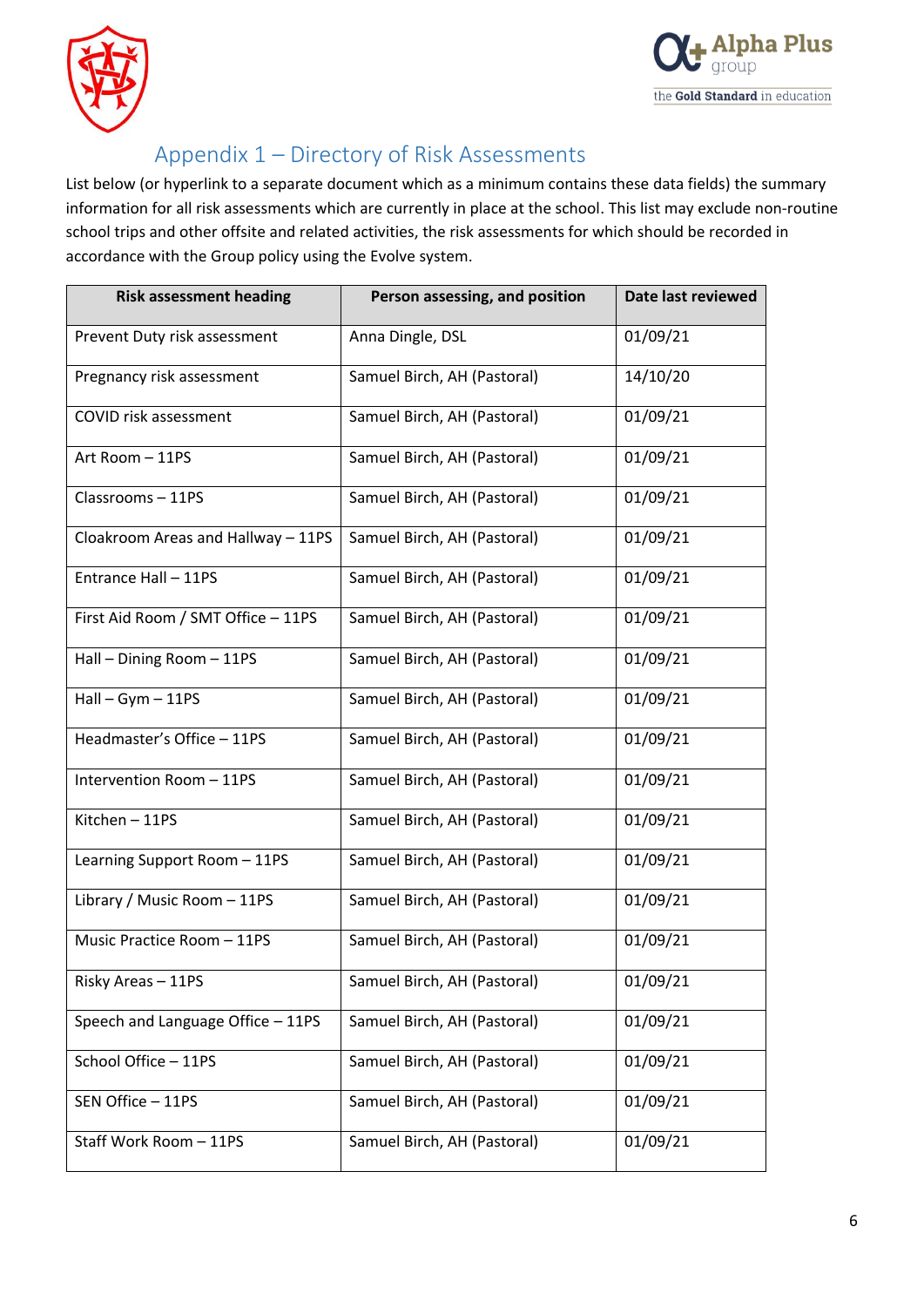



| Stairs-11PS                    | Samuel Birch, AH (Pastoral) | 01/09/21 |
|--------------------------------|-----------------------------|----------|
| Toilets - 11PS                 | Samuel Birch, AH (Pastoral) | 01/09/21 |
| Classroom - 19PV               | Samuel Birch, AH (Pastoral) | 01/09/21 |
| Dining room - 19PV             | Samuel Birch, AH (Pastoral) | 01/09/21 |
| Entrance hall - 19PV           | Samuel Birch, AH (Pastoral) | 01/09/21 |
| External Fire escape - 19PV    | Samuel Birch, AH (Pastoral) | 01/09/21 |
| Fire escape - 19PV             | Samuel Birch, AH (Pastoral) | 01/09/21 |
| Gym lessons - 19PV             | Samuel Birch, AH (Pastoral) | 01/09/21 |
| Kitchen - 19PV                 | Samuel Birch, AH (Pastoral) | 01/09/21 |
| Little Wetherby (Nursery)      | Samuel Birch, AH (Pastoral) | 01/09/21 |
| Music Lessons - 19PV           | Samuel Birch, AH (Pastoral) | 01/09/21 |
| Outside area - 19PV            | Samuel Birch, AH (Pastoral) | 01/09/21 |
| Risky Areas - 19PV             | Samuel Birch, AH (Pastoral) | 01/09/21 |
| School office - 19PV           | Samuel Birch, AH (Pastoral) | 01/09/21 |
| Staircase and bannister - 19PV | Samuel Birch, AH (Pastoral) | 01/09/21 |
| Stairs-19PV                    | Samuel Birch, AH (Pastoral) | 01/09/21 |
| Toilets - 19PV                 | Samuel Birch, AH (Pastoral) | 01/09/21 |
| Coach getting on and off       | Samuel Birch, AH (Pastoral) | 01/09/21 |
| Hyde Park / Perks Field        | Samuel Birch, AH (Pastoral) | 01/09/21 |
| Kensington Leisure Centre      | Samuel Birch, AH (Pastoral) | 01/09/21 |
| Porchester Pool                | Samuel Birch, AH (Pastoral) | 01/09/21 |
| Square                         | Samuel Birch, AH (Pastoral) | 01/09/21 |
| St Matthew's Church            | Samuel Birch, AH (Pastoral) | 01/09/21 |
| Westway Leisure Centre         | Samuel Birch, AH (Pastoral) | 01/09/21 |